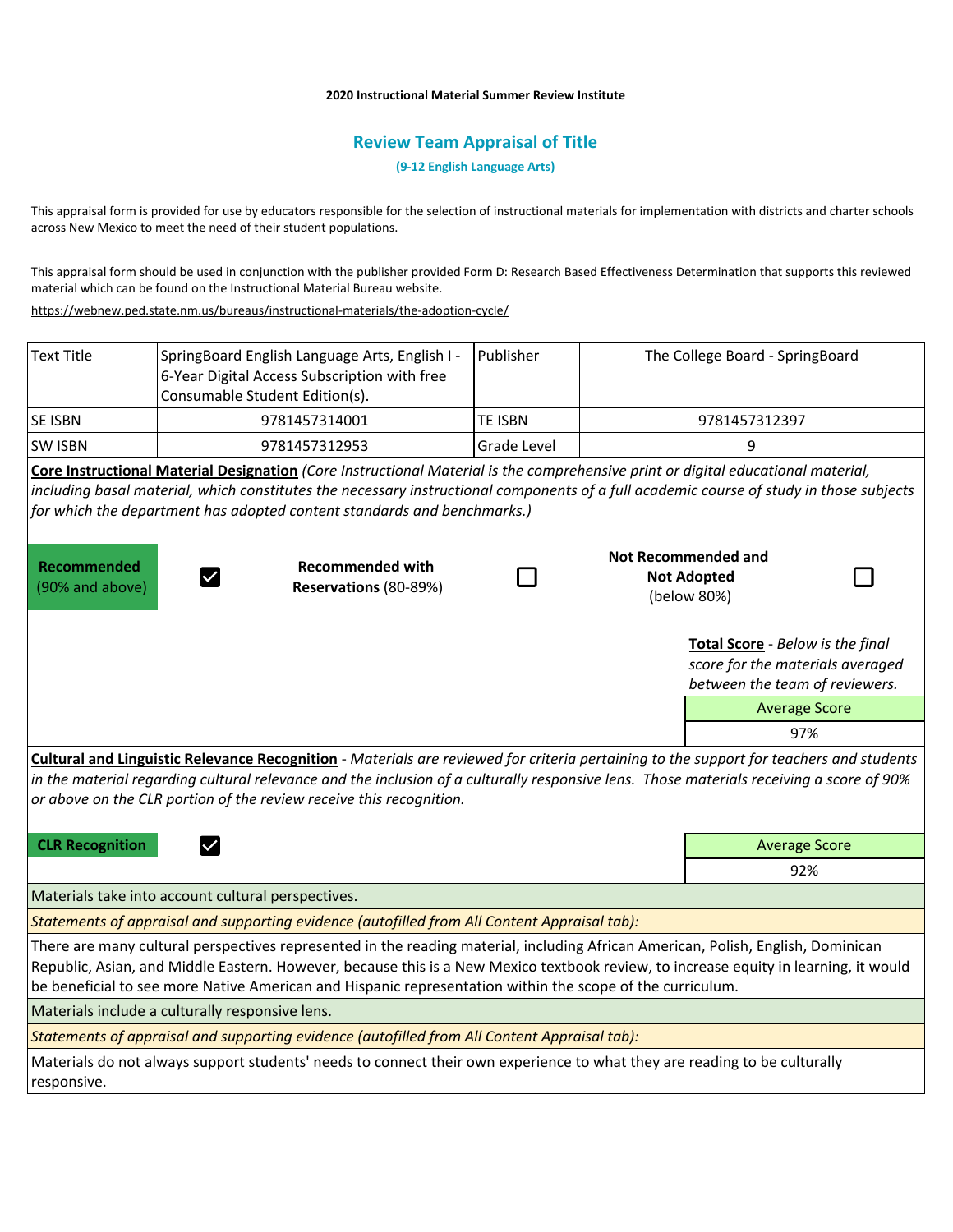**Standards Review** *- Materials are reviewed for alignment with the state adopted content standards, benchmarks and performance standards.*

Average Score

96%

Materials align with grade level standards overall.

*Statements of appraisal and supporting evidence:* 

Materials do align with grade level standards and appear in the beginning of each unit and activity for teacher reference and scope and sequence planning. The online platform also includes each reference and pages associated for cross reference. The scope and sequence design of this curriculum aligns with CCSS standards and provides comprehensive learning resources for educators.

Materials align to reading standards.

*Statements of appraisal and supporting evidence:* 

The materials align with grade level reading standards, but seem to be at the top end of the text complexity for grade 9 providing a rigorous, college ready learning journey. Independent reading is incorporated in the curriculum, and titles are provided for student choice; however, the curriculum does not provide the books, so a student will have to find the books from a library or other source. The materials do provide detailed and sufficient resources for scaffolding and differentiated learning supports to meet all students where they are in the learning process. Many of the materials are focused on close reading and the collection of textual evidence. Each unit is highly focused on one detail such as telling details, words and phrases, evidence, and powerful openings. Readings are geared towards each of these focused areas.

Materials align to writing standards.

*Statements of appraisal and supporting evidence:* 

Materials in this curriculum do align to the writing standards; the resources focus initially on sentence and paragraph construction, but build by activity to a culminating embedded writing assessment at the end of each unit. Sentence frames and stems are provided for ELL and students with special/individualized support. There are a varitey of writing assignments, including poetry, analysis, rhetoric, creative, and dramatic writings. Sometimes students are asked to work in pairs or groups and take the written work further by presenting or performing it orally.

Materials align to speaking and listening standards.

*Statements of appraisal and supporting evidence:* 

The materials do align with and offer a wide variety of resources and instructional materials to meet the criteria of the speaking and listening standards. The presentations and dramatic performances require a high level of speaking and listening skills. Students are provided with extensive directions on how to work as a group and conduct effective discussions. When peer editing or discussing collaboratively, partners are directed to listen and provide feedback in the appropriate manner.

Materials align to language standards.

*Statements of appraisal and supporting evidence:* 

The materials do provide a wide selection of language resources to meet the language standards within the actual text and the online materials. Grammar lessons in the text are infrequent, appearing 3-4 times per unit, and usually come in the form of Language Checkpoints. The Writer's Craft sections also focus on grammar and writing skills. In the online platform, there are many more grammar lessons, especially in the Foundational Skills sections, which provide support to students who struggle with academic English.

Materials align to New Mexico content standards for ELA.

*Statements of appraisal and supporting evidence:*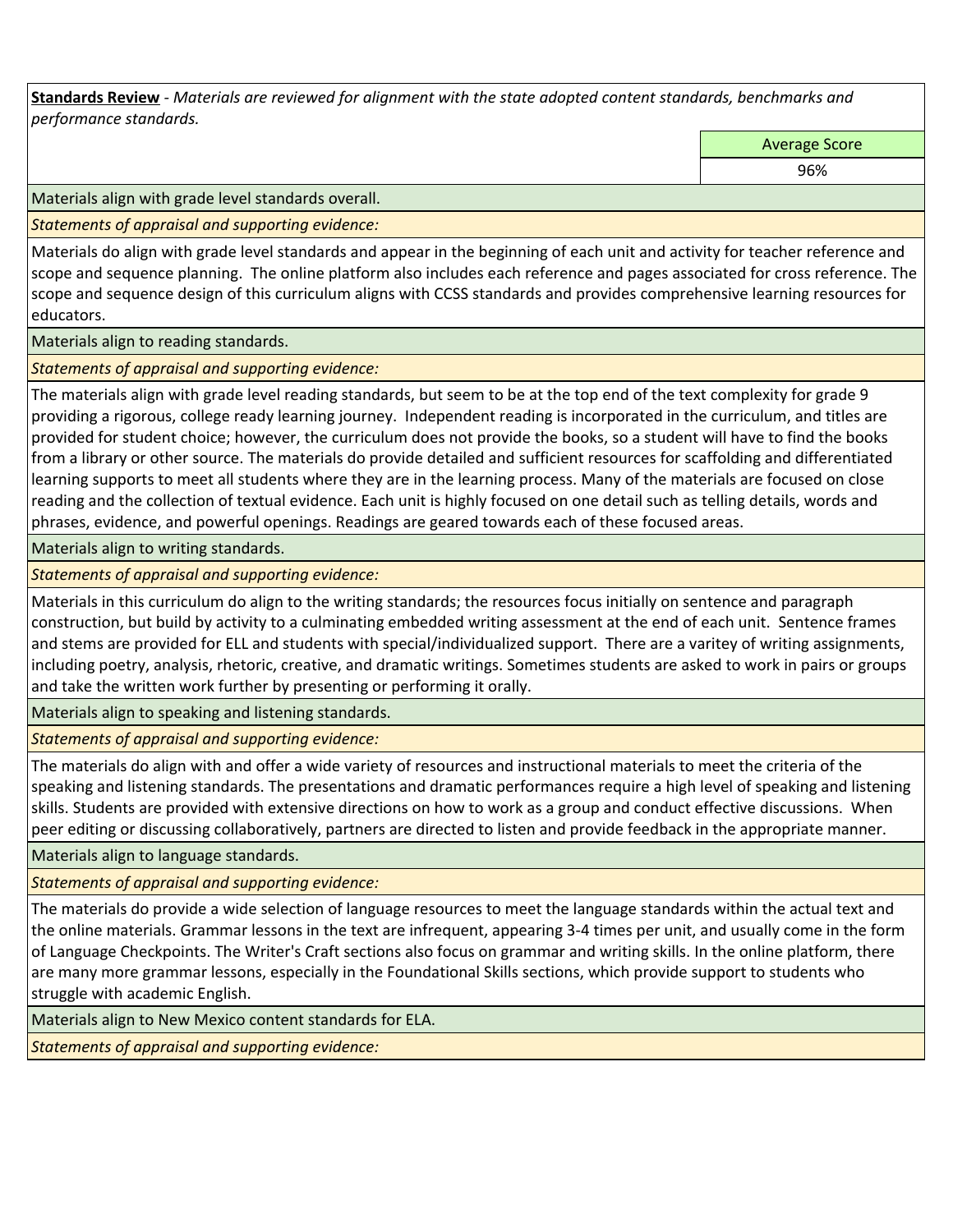While the materials do provide some Native American and Hispanic reading selections, there is not an abundant representation of diverse text selections, which is a priority in NM content standards for curriculum materials. The curriculum is rigorous and challenging in design and meets all other NM content standards, including being aligned to the Career and College readiness standards. The materials meet and support learners in mastery of all areas of content standard scope for ELA while providing multiple opportunities for students to master each content standard within the design of the curriculum.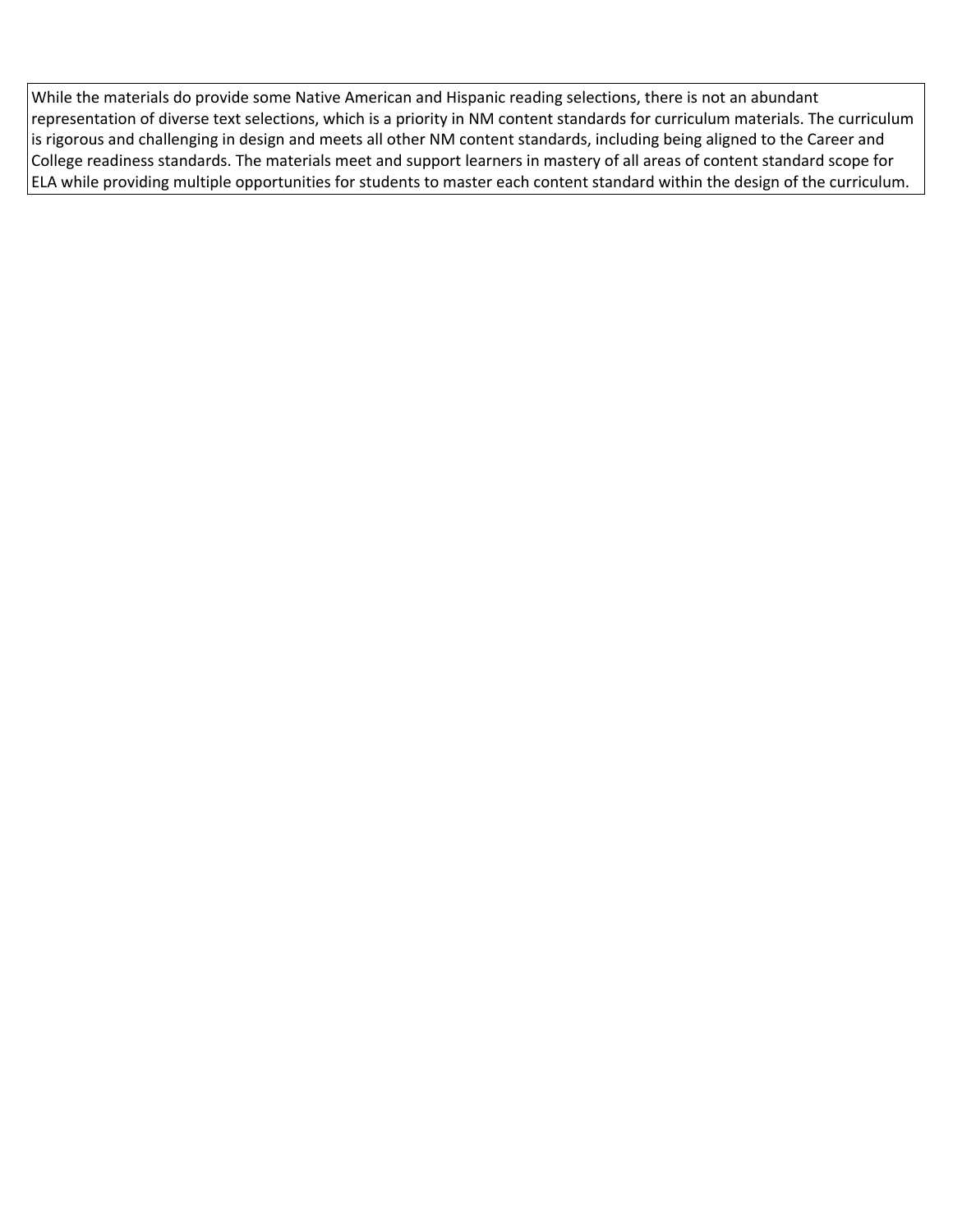**ELA Content Review** *- Materials are reviewed for relevant criteria pertaining to the support for teachers and students in the specific content area reviewed.*

Average Score

99%

Materials provide a selection and range of high-quality texts worthy of students' time and attention, exhibiting exceptional craft and thought and/or providing useful information.

*Statements of appraisal and supporting evidence:* 

The materials provide a range of high quality and rigorous texts, which might make it hard for struggling students, but adequate guidance and resources are provided for the teacher to scaffold and support struggling learners. There are a wide variety of genres included, such as informational texts (letters, essays, speeches, articles), poems, plays, short stories, and novel excerpts. A collection of reading selections on the benefits and drawbacks of college provide real-world connections for students. There are also fiction and history pairings, which help students see societal changes over time. Each text offered is connected to a close reading activity, writing response, and reflection journal opportunity for students to support making meaningful connections to the learning.

Questions in the materials are high-quality text-dependent and text-specific questions. The overwhelming majority of these questions are text-specific and draw student attention to the particulars in the text.

*Statements of appraisal and supporting evidence:* 

The questions in the materials are very text-specific and run the spectrum of the DOK band for student thinking and responding. The 'Returning to the Text' and 'Working from the Text' sections, in particular, ask students to focus on the particular details, words, and phrases in the reading selections. The materials provide a variety of graphic organizers to help students collect these details.

Materials provide scaffolding and supports to enable students' learning of English language arts.

*Statements of appraisal and supporting evidence:* 

The materials provide scaffolding suggestions for teachers in the Scaffolding the Text Dependent Questions sections included in many activities. Leveled Differentiation Instruction boxes in the teacher wrap give suggestions for students at different levels of English proficiency--beginners, developing, expanding, and bridging. Graphic organizers, provided in some activities and also in the resource section at the back of the book, give students additional support in collecting details from the text for organizing their ideas and writing. The materials make use of many acronyms (SOAPSTONE, RAFT, TPCASTT) to remind students what to look for in a text.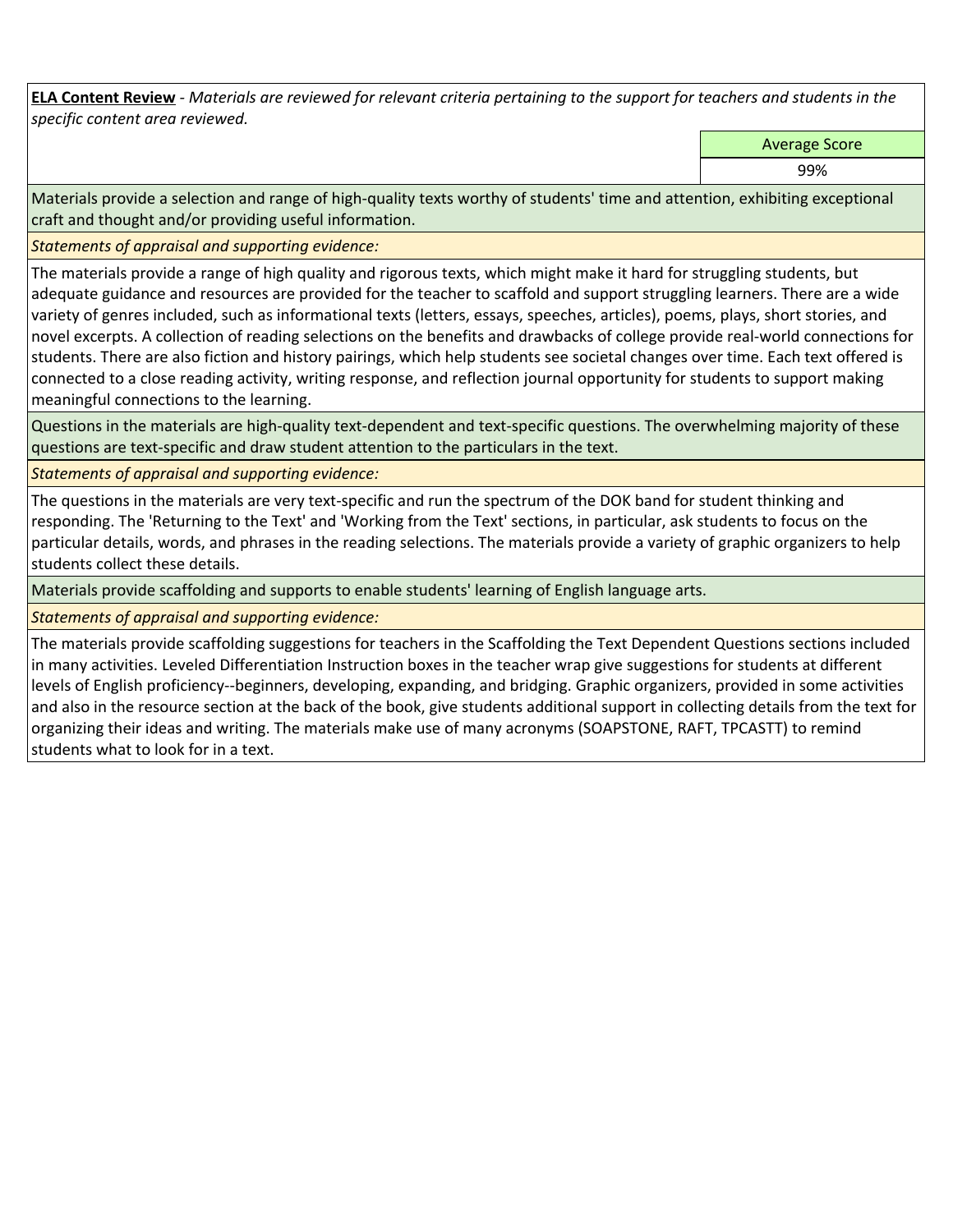**All Content Review** *- Materials are reviewed for relevant criteria pertaining to the support for teachers and students in the material regarding the progression of the standards, lesson structure, pacing, assessment, individual learners and cultural relevance.*

Average Score

96%

Materials are coherent and consistent with the high school standards that all students should study in order to be college and career ready.

*Statements of appraisal and supporting evidence:*

The materials are consistent with high school standards. The selected texts are rigorous and challenging in depth and scope of readability. The level of reading and writing activities require students to be proficient in reading and writing skills.

Materials are well designed and take into account effective lesson structure and pacing.

*Statements of appraisal and supporting evidence:*

The design of the activities is clear and consistent. The planning and sequencing of each unit lead clearly to the culminating embedded assessment. Similar titles, headings, and text boxes provide familiarity from activity to activity and unit to unit. The teacher's edition provides a clear pacing guide as well as suggestions for different pathways through the unit. SAT and AP connections are made throughout the text for students on the AP/college track.

Materials support teacher planning, learning, and understanding of the standards.

*Statements of appraisal and supporting evidence:*

Teacher planning is supported with extensive guidance at the beginning of each unit and in the teacher wrap sections of each page. The teacher wrap instructions provide clear directions for teaching each skill or concept, including vocabulary, textual details, assessment, and scaffolding. Clear alignment to the standards is provided throughout the text for each reading selection and writing prompt or activity. The online materials offer resources for teachers' professional learning.

Materials offer teachers resources and tools to collect ongoing data about student progress on the standards.

*Statements of appraisal and supporting evidence:*

The materials are consumable, so students can turn in work directly from the text. Online progress reports also provide a way to track student progress. Embedded assessments and online assessments (print or digital) show student growth or mastery of skills covered in each unit.

Materials support effective use of technology to enhance student learning. Digital materials are accessible and available in multiple platforms.

*Statements of appraisal and supporting evidence:*

The materials ask students to use technology to research, create videos, and use multi-media in presentations. The online, web-based materials are easily accessible from any platform. Supplemental materials are available online for students and teachers.

Materials can be easily customized for individual learners.

*Statements of appraisal and supporting evidence:* 

Materials have strategies primarily for ELL students, but not for students of other needs, such as auditory, tactile, kinesthetic learners or students with learning disabilities. There are different pathways for the embedded assessments online, as well as the Foundational Skills Workshop, Close Reading, and Writing workshops. Flexible Pathway suggestions are given in the teacher materials to customize students' experience with the material.

Materials give all students extensive opportunities and support to explore key concepts.

*Statements of appraisal and supporting evidence:*

Depending on which pathway students use, they can get additional support they need to explore key concepts. Teachers may use additional supplemental materials to support students and can direct them to appropriate pathways through the material to match their individual needs.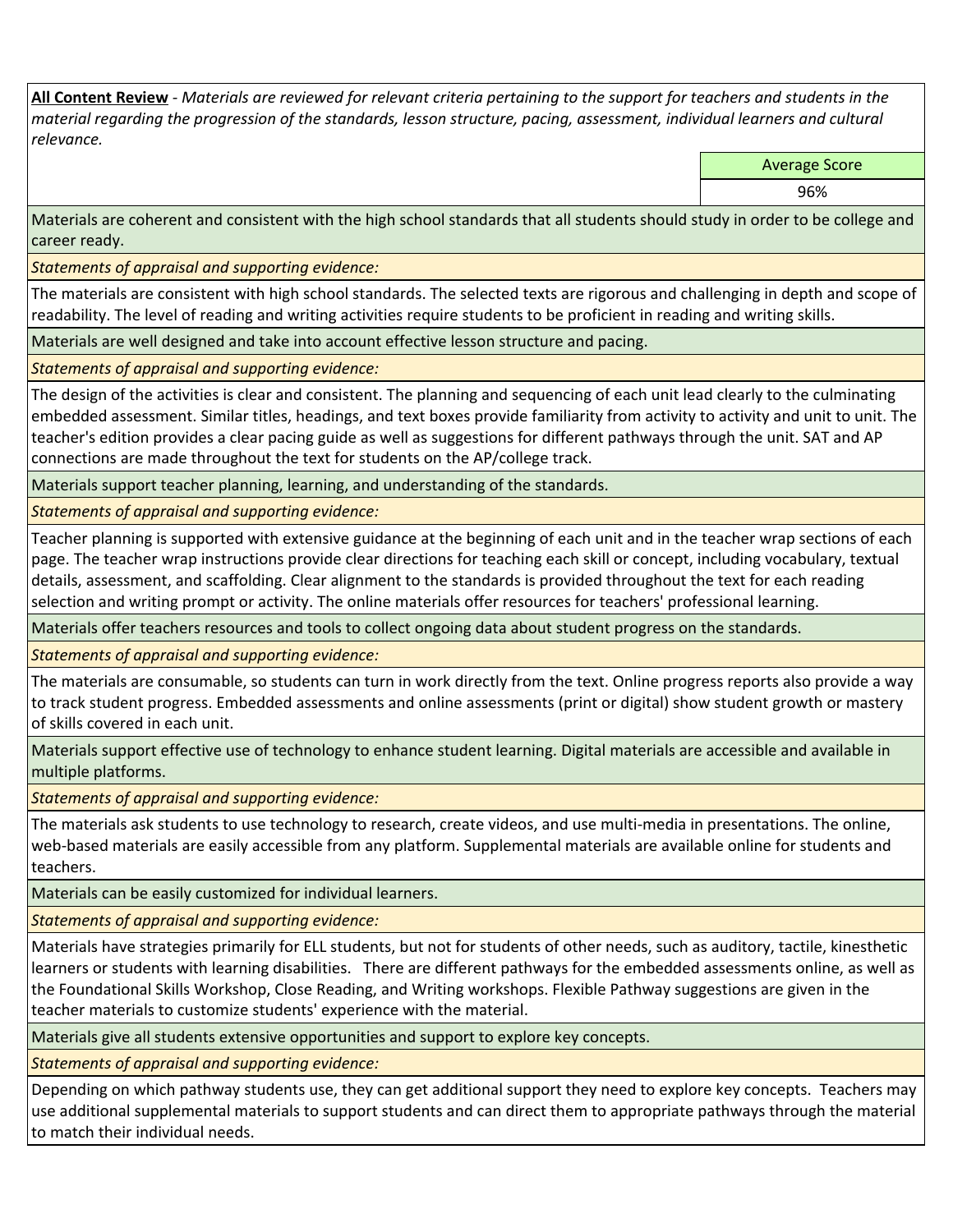Materials take into account cultural perspectives.

*Statements of appraisal and supporting evidence:*

There are many cultural perspectives represented in the reading material, including African American, Polish, English, Dominican Republic, Asian, and Middle Eastern. However, because this is a New Mexico textbook review, to increase equity in learning, it would be beneficial to see more Native American and Hispanic representation within the scope of the curriculum.

Materials include a culturally responsive lens.

*Statements of appraisal and supporting evidence:*

Materials do not always support students' needs to connect their own experience to what they are reading to be culturally responsive.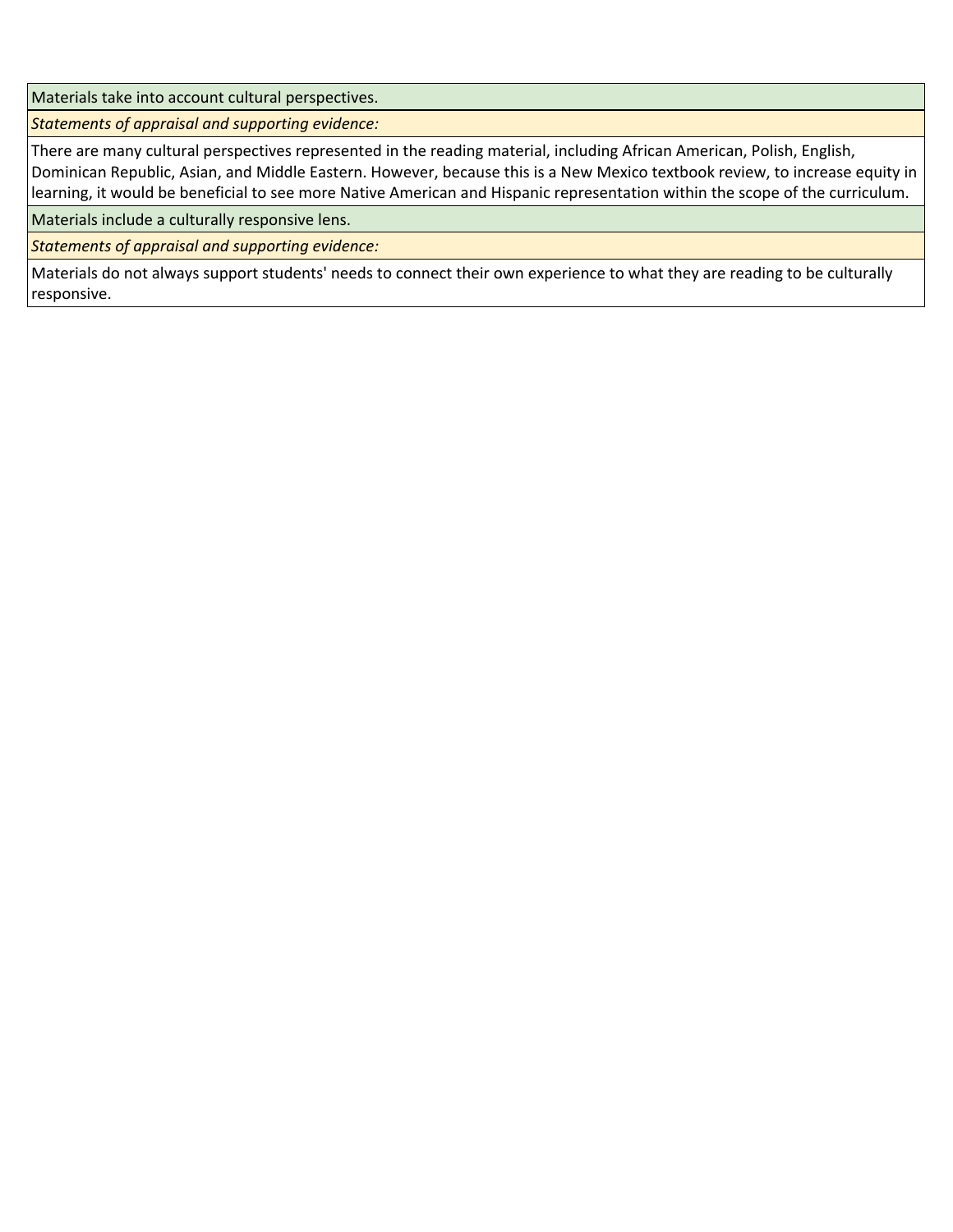**Reviewers' Professional Summation** *- These materials are reviewed by Level II and Level III educators from across New Mexico. The reviewers have brought their knowledge, experience and expertise into the review of these materials. They offer here their individual summary of the material as a whole.*

Reviewer #: 13

*Background and experience:*

Reviewer is a 20 year, level lll teacher with experience teaching grades 7-12 in English Language Arts and US History. Masters degree in Curriculum & Pedagogy from ENMU. National Institute for School Leadership fellow. Currently serving as Dean of Students and Interventions teacher.

*Professional summary of material:*

SpringBoard's English l curriculum is thoroughly comprehensive in scope, rigorous in design, and fully supported for instructional practice within the ELA classroom. It offers a wide variety of student resources to foster critical thinking, reading, writing, and technological application skills required by the content standards for 9th grade ELA. The texts included in the curriculum all work to build knowledge systematically by establishing a common theme and essential topic of study for each unit. Texts align with complexity requirements for this grade band and are widely regarded as "must reads" in literary analysis. For example, "To Kill A Mockingbird," "Letter from a Birmingham Jail," "Romeo & Juliet," and "Fahrenheit 451," are all included (excerpts only) for study and analysis. Strategies for developing student reading, writing, speaking, and vocabulary skills are abundant within each lesson of study to build student proficiency and mastery of content knowledge. The curriculum fully supports all learners and offers teachers instructional support and guidance for differentiation of learning for both EL and individualized learners with special needs. The digital resources help teachers deepen the content and instructional learning activities and offer scaffolded supports for students in the learning process. Within each unit of study, there is a detailed and rigorous research or writing project that includes opportunities for students to collaborate and build careeer readiness skills in designing and presenting a project. While the text is without much real "curb appeal" in appearance or design layout (it 'reads' much more like a college level text book), it does offer an intensive and detailed learning curriculum aligned to the content standards to fully support teachers, and students alike, in the learning process.

Reviewer #: 14

## *Background and experience:*

Reviewer is a Level III Masters Degree teacher with a National Board Certification and 20 years of experience in both Middle and High School English Language Arts, History, and Special education.

*Professional summary of material:*